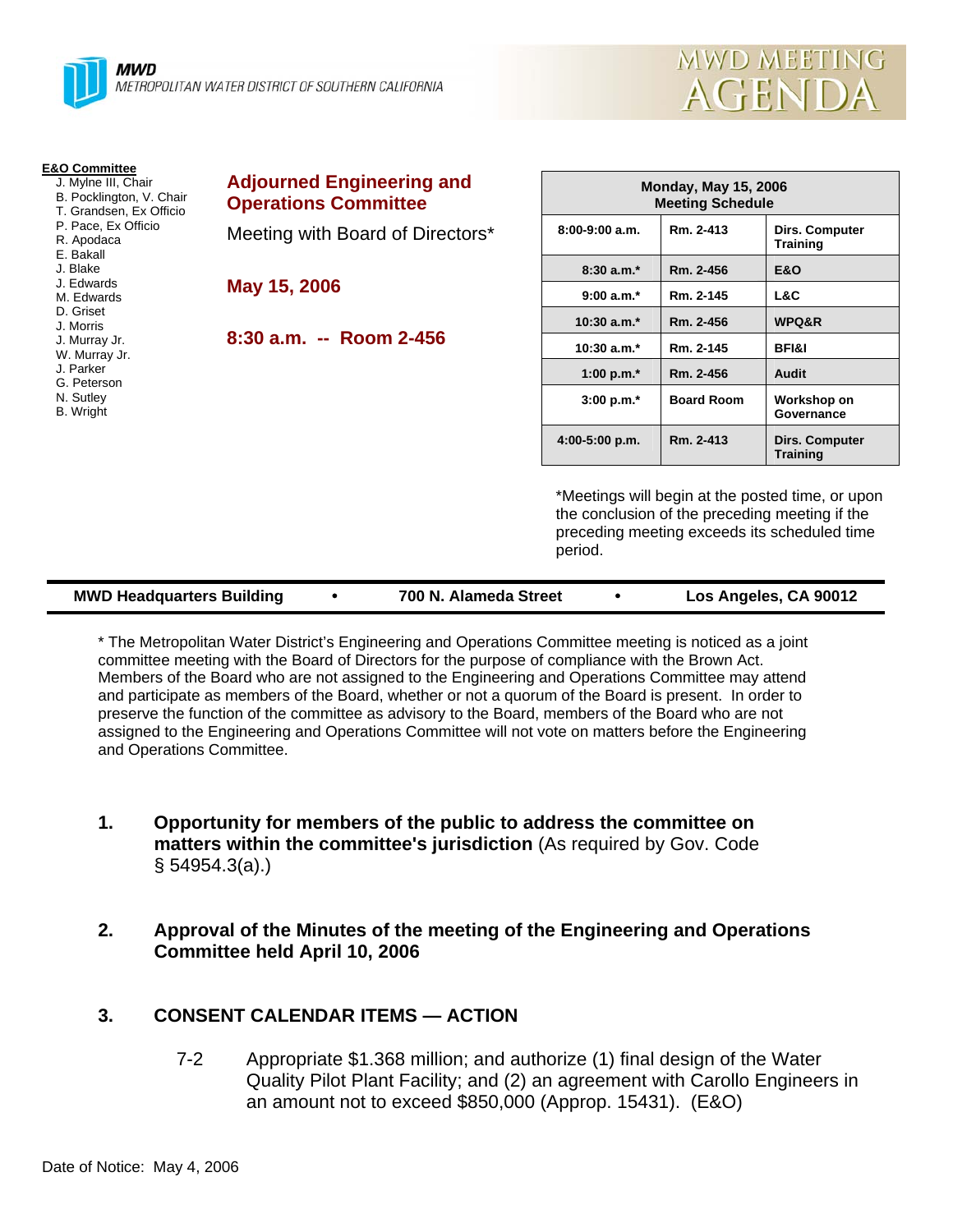## **4. OTHER BOARD ITEMS — ACTION**

- 8-3 Appropriate \$4.52 million; award a \$3.985 million construction contract to Brutoco Engineering & Construction, Inc. for the Weymouth Chemical System Upgrades; and authorize (1) an increase of \$0.05 million to the existing agreement with HDR, Inc.; and (2) \$1.285 million for Metropolitan force construction, construction inspection, all other support, and remaining budget (Approp. 15415). (E&O)
- 8-4 Appropriate \$28.7 million to complete the Perris Valley Pipeline; and authorize an agreement with Butier Construction Managers (Approp. 15425). (E&O)
- 8-5 Appropriate \$5.73 million; and authorize (1) three projects at the Diemer Water Treatment Plant; (2) an increase of \$410,000 in change order authority for the Diemer Plant Maintenance Facilities; and (3) an amendment to existing agreement with CDM, Inc. (Approp. 15380). (E&O)
- 8-6 Appropriate \$4.34 million; and authorize (1) final design, materials procurement, and construction for three upgrade projects at the Mills Water Treatment Plant; and (2) an agreement with Lee & Ro, Inc. for design services (Approps. 15424 and 15381). (E&O)
- 8-7 Appropriate \$2.37 million; and authorize nine rehabilitation projects within the distribution system (Approp. 15377). (E&O)
- 8-8 Appropriate \$2.2 million; and authorize (1) entering into Memorandum of Understanding with California Department of Parks and Recreation necessary to proceed with Phase II of the Diemer North Access Road Improvements conditioned on future environmental, regulatory, and project approvals; and (2) an amendment to the existing agreement with Ecosystems Restoration Associates (Approp. 15380). (E&O)

# **5. BOARD INFORMATION ITEMS**

9-1 Status report for the Inland Feeder Program for activities through March 2006. (E&O) **[Any discussion of litigation to be heard in closed session. Conference with legal counsel—existing litigation (***Shank/Balfour Beatty, a Joint Venture vs. Metropolitan Water District of Southern California***, LASC Case No. BC 283438); to be heard in closed session pursuant to Gov. Code Section 54956.9(a). Conference with legal counsel—potential litigation relating to contractor claims on Contract No. 1542 for the Arrowhead Tunnels; to be heard in closed session pursuant to Gov. Code Section 54956.9(b) (one potential case)]**